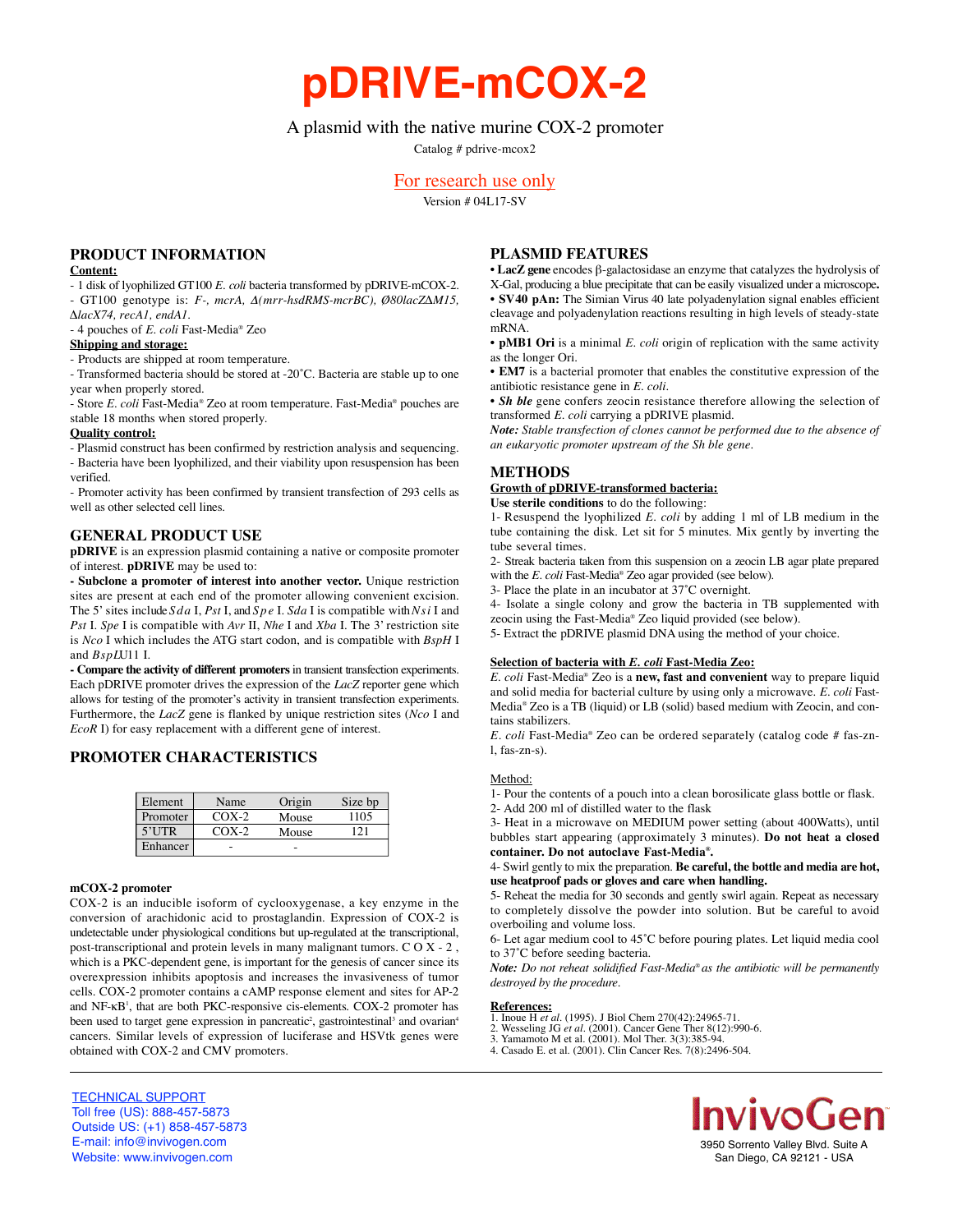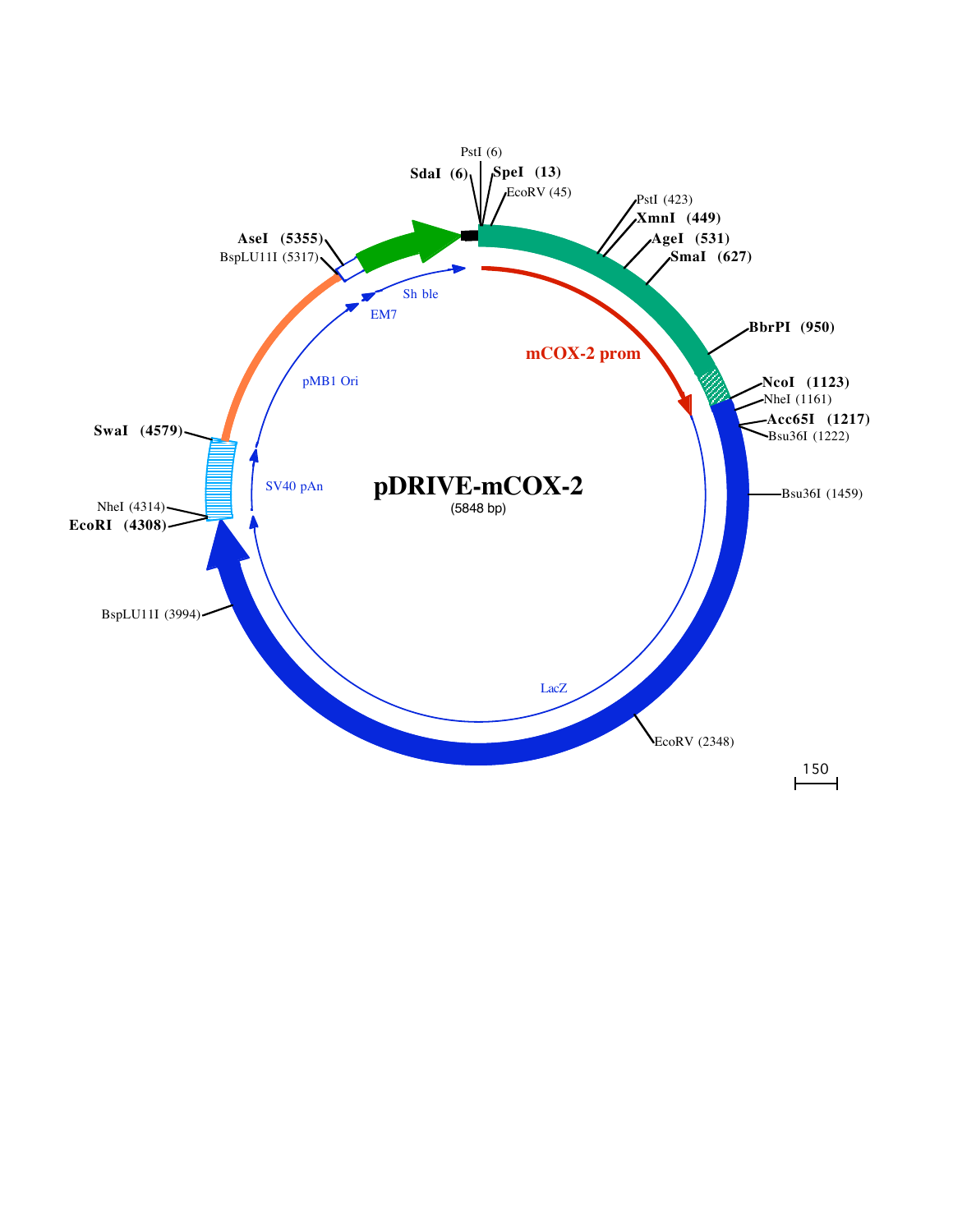| $\mathbf{1}$ | PstI $(6)$<br>Sdal $(6)$<br>Spel (13)<br>EcoRV(45)<br>CCTGCAGGGCCCACTAGTTGGCCAACACAAACACAGTAGGAAGATATCCAACACTATCAAAAACATCACCTCTCTAGGCAAATAATTTTTTATCAAACAC                                                                                                                                                                                                                                                                                                                                                                                                                                                                                                                                                                                                                                                                                                                                                                                                                                                                                                                                                                                                                                                                                                                                                                                                                                                                                                                                                                                                                                                                                                                                                                                                                                                                                                                                                                                                                                                                                                      |
|--------------|-----------------------------------------------------------------------------------------------------------------------------------------------------------------------------------------------------------------------------------------------------------------------------------------------------------------------------------------------------------------------------------------------------------------------------------------------------------------------------------------------------------------------------------------------------------------------------------------------------------------------------------------------------------------------------------------------------------------------------------------------------------------------------------------------------------------------------------------------------------------------------------------------------------------------------------------------------------------------------------------------------------------------------------------------------------------------------------------------------------------------------------------------------------------------------------------------------------------------------------------------------------------------------------------------------------------------------------------------------------------------------------------------------------------------------------------------------------------------------------------------------------------------------------------------------------------------------------------------------------------------------------------------------------------------------------------------------------------------------------------------------------------------------------------------------------------------------------------------------------------------------------------------------------------------------------------------------------------------------------------------------------------------------------------------------------------|
|              | 101 TGTTTCTGAATGAAGTGAATTTTTTTTTAAGGTTAGGGAGAATAAGGCTAGTTATGGAAAAATAACTATTACCTTTTGATCCGTTGCCATAACATACTTT                                                                                                                                                                                                                                                                                                                                                                                                                                                                                                                                                                                                                                                                                                                                                                                                                                                                                                                                                                                                                                                                                                                                                                                                                                                                                                                                                                                                                                                                                                                                                                                                                                                                                                                                                                                                                                                                                                                                                        |
|              |                                                                                                                                                                                                                                                                                                                                                                                                                                                                                                                                                                                                                                                                                                                                                                                                                                                                                                                                                                                                                                                                                                                                                                                                                                                                                                                                                                                                                                                                                                                                                                                                                                                                                                                                                                                                                                                                                                                                                                                                                                                                 |
|              | 301 AAGCTATGTAACAGCAGGGGGAAAATACCTTAAAGCAATGCTGTGGACACTTAGCATTCCGATGAAGTGGAGCTCAGCATCTGTCCCTGGGAAAGGCGAG                                                                                                                                                                                                                                                                                                                                                                                                                                                                                                                                                                                                                                                                                                                                                                                                                                                                                                                                                                                                                                                                                                                                                                                                                                                                                                                                                                                                                                                                                                                                                                                                                                                                                                                                                                                                                                                                                                                                                        |
|              | XmnI (449)<br>PstI (423)<br>401 TGCCAGGGGCTCCTGTGACTGCAGAACCCGGAGGGTAGTTCCATGAAAGACTTCAACCTAATTCCACCAGTACAGATGTGGACCCTGACAGAGGACACTC                                                                                                                                                                                                                                                                                                                                                                                                                                                                                                                                                                                                                                                                                                                                                                                                                                                                                                                                                                                                                                                                                                                                                                                                                                                                                                                                                                                                                                                                                                                                                                                                                                                                                                                                                                                                                                                                                                                            |
|              | AgeI (531)                                                                                                                                                                                                                                                                                                                                                                                                                                                                                                                                                                                                                                                                                                                                                                                                                                                                                                                                                                                                                                                                                                                                                                                                                                                                                                                                                                                                                                                                                                                                                                                                                                                                                                                                                                                                                                                                                                                                                                                                                                                      |
|              | SmaI (627)<br>601 ATTCCCTTAGTTAGGACCTTAGATCCCGGGAGGGGAAGCTGTGACACTCTTGAGCTTTTAGGCCCCCACTGGATGCGCGACTGGGAGGAAACCGGAGACC                                                                                                                                                                                                                                                                                                                                                                                                                                                                                                                                                                                                                                                                                                                                                                                                                                                                                                                                                                                                                                                                                                                                                                                                                                                                                                                                                                                                                                                                                                                                                                                                                                                                                                                                                                                                                                                                                                                                          |
|              | 701 CCAAAGAGCGCCAGACTAGGCGCAGACTCAGCGAACCACAGGGCGCCTGGAGGGATGGAGAGGGCGGTGCAGCTCTCTTGGCACCACCTGGGGCAGCCAA                                                                                                                                                                                                                                                                                                                                                                                                                                                                                                                                                                                                                                                                                                                                                                                                                                                                                                                                                                                                                                                                                                                                                                                                                                                                                                                                                                                                                                                                                                                                                                                                                                                                                                                                                                                                                                                                                                                                                        |
|              | 801 GGGCAGCTTCCCGGCTTCCTTCGTCTCTCATTTGCGTGGGTAAAAGCCTGCCGCTGCGGTTCTTGCGCAACTCACTGAAGCAGAGAGGGGGAAAAGTTGG                                                                                                                                                                                                                                                                                                                                                                                                                                                                                                                                                                                                                                                                                                                                                                                                                                                                                                                                                                                                                                                                                                                                                                                                                                                                                                                                                                                                                                                                                                                                                                                                                                                                                                                                                                                                                                                                                                                                                        |
|              | <b>BbrPI</b> (950)<br>901 TGGGGGTTGGGGAAAGCCTAAGCGGAAAGACAGAGTCACCACTACGTCACGTGGAGTCCGCTTTACAGACTTAAAAGCAAGGTTCTCCCCATTAGCAGCC                                                                                                                                                                                                                                                                                                                                                                                                                                                                                                                                                                                                                                                                                                                                                                                                                                                                                                                                                                                                                                                                                                                                                                                                                                                                                                                                                                                                                                                                                                                                                                                                                                                                                                                                                                                                                                                                                                                                  |
|              |                                                                                                                                                                                                                                                                                                                                                                                                                                                                                                                                                                                                                                                                                                                                                                                                                                                                                                                                                                                                                                                                                                                                                                                                                                                                                                                                                                                                                                                                                                                                                                                                                                                                                                                                                                                                                                                                                                                                                                                                                                                                 |
|              | <b>NcoI</b> (1123)<br>NheI (1161)<br>1101 GCCACCTCCGCTGCCACCTCTGCCATGGGGGGTTCTCATCATCATCATCATCATGGTATGGCTAGCATGACTGGTGGACAGCAAATGGGTCGGGATCTGT<br>- 1 Met GI y GI y Ser His His His His His His GI y Met AI a Ser Met Thr GI y GI y GI n GI n Met GI y Arg Asp Leu T<br>Bsu36I (1222)                                                                                                                                                                                                                                                                                                                                                                                                                                                                                                                                                                                                                                                                                                                                                                                                                                                                                                                                                                                                                                                                                                                                                                                                                                                                                                                                                                                                                                                                                                                                                                                                                                                                                                                                                                           |
|              | Acc65I (1217)<br>1201 ACGACGATGACGATAAGGTACCTAAGGATCAGCTTGGAGTTGATCCCGTCGTTTTACAACGTCGTGACTGGGAAAACCCTGGCGTTACCCAACTTAATCG<br>26 yr AspAspAspAspLysVal ProLysAspGI nLeuGI yVal AspProVal Val LeuGI nArgArgAspTrpGI uAsnProGI yVal Thr GI nLeuAsnAr<br>1301 CCTTGCAGCACATCCCCCTTTCGCCAGCTGGCGTAATAGCGAAGAGGCCCGCACCGATCGCCCTTCCCAACAGTTGCGCAGCCTGAATGGCGAATGGCGC<br>59 <sup>b</sup> gLeuAl aAl aHi sProProPheAl aSer TrpArgAsnSer GluGluAl aArgThrAspArgProSer GlnGlnLeuArgSer LeuAsnGlyGluTrpArg<br>Bsu36I (1459)<br>93 <sup>}</sup> PheAl aTrpPheProAl aProGluAl aVal ProGluSer TrpLeuGluCysAspLeuProGluAl aAspThr Val Val Val ProSerAsnTrpGlnMetH<br>1501 ACGGTTACGATGCGCCCATCTACACCAACGTAACCTATCCCATTACGGTCAATCCGCCGTTTGTTCCCACGGAGAATCCGACGGGTTGTTACTCGCTCAC<br>126 is GlyTyrAspAlaProlleTyrThrAsnValThrTyrProlleThrValAsnProProPheValProThrGluAsnProThrGlyCysTyrSerLeuTh<br>1601 ATTTAATGTTGATGAAAGCTGGCTACAGGAAGGCCAGACGCGAATTATTTTTGATGGCGTTAACTCGGCGTTTCATCTGTGGTGCAACGGGCGCTGGGTC<br>159 r PheAsnValAspGluSer TrpLeuGlnGluGlyGlnThr ArgllellePheAspGlyValAsnSer AlaPheHisLeuTrpCysAsnGlyArgTrpVal<br>1701 GGTTACGGCCAGGACAGTCGTTTGCCGTCTGAATTTGACCTGAGCGCATTTTTACGCGCCGGAGAAAACCGCCTCGCGGTGATGGTGCTGCGTTGGAGTG<br>193▶ GI yTyrGI yGI nAspSer ArgLeuProSer GI uPheAspLeuSer AI aPheLeuArgAI aGI yGI uAsnArgLeuAI aVaI MetVaI LeuArgTrpSer A<br>1801 ACGGCAGTTATCTGGAAGATCAGGATATGTGGCGGATGAGCGGCATTTTCCGTGACGTCTCGTTGCTGCATAAACCGACTACACAAATCAGCGATTTCCA<br>226▶ spGl ySer TyrLeuGl uAspGl nAspMetTrpArgMetSer Gl yIIePheArgAspValSer LeuLeuHisLysProThr Thr Gl nIIeSerAspPheHi<br>259▶ sValAlaThrArgPheAsnAspAspPheSerArgAlaValLeuGluAlaGluValGlnMetCysGlyGluLeuArgAspTyrLeuArgValThrValSer<br>2001 TTATGGCAGGGTGAAACGCAGGTCGCCAGCGGCACCGCGCCTTTCGGCGGTGAAATTATCGATGAGCGTGGTTATGCCGATCGCGTCACACTACGTC<br>293ÞLeuTrpGI nGI yGI uThr GI nVaIAI aSer GI yThr AI aP roPheGI yGI yGI uI I eI I eAspGI uArgGI yGI yTyrAI aAspArgVaI Thr LeuArgL<br>2101 TGAACGTCGAAAACCCGAAACTGTGGAGCGCCGAAATCCCGAATCTCTATCGTGCGGTGGTTGAACTGCACACCGCCGACGGCACGCTGATTGAAGCAGA |
|              | 326 <sup>b</sup> euAsnVal GluAsnProLysLeuTrpSer AlaGlulleProAsnLeuTyrArgAlaValValGluLeuHisThrAlaAspGlyThrLeuIleGluAlaGl<br>2201 AGCCTGCGATGTCGGTTTCCGCGAGGTGCGGATTGAAAATGGTCTGCTGCTGCTGAACGGCAAGCCGTTGCTGATTCGAGGCGTTAACCGTCACGAGCAT<br>359) uAI aCysAspVaIGI yPheArgGI uVaIArgIIeGI uAsnGI yLeuLeuLeuLeuAsnGI yLysProLeuLeuIIeArgGI yVaIAsnArgHisGI uHis<br>EcoRV (2348)<br>2301 CATCCTCTGCATGGTCAGGTCATGGATGAGCAGACGATGGTGCAGGATATCCTGCTGATGAAGCAGAACAACTTTAACGCCGTGCGCTGTTCGCATTATC                                                                                                                                                                                                                                                                                                                                                                                                                                                                                                                                                                                                                                                                                                                                                                                                                                                                                                                                                                                                                                                                                                                                                                                                                                                                                                                                                                                                                                                                                                                                                                          |
|              | 393) His ProLeuHis GIyGInVal MetAspGIuGInThr MetVal GInAspIleLeuLeuMetLysGInAsnAsnPheAsnAIaValArgCysSer HisTyrP<br>2401 CGAACCATCCGCTGTGGTACACGCTGTGCGACCGCTACGGCCTGTATGTGGTGGATGAAGCCAATATTGAAACCCACGGCATGGTGCCAATGAATCGTCT<br>426 <sup>t</sup> roAsnHisProLeuTrpTyrThrLeuCysAspArgTyrGIyLeuTyrVaIVaIAspGIuAIaAsnIIeGIuThrHisGIyMetVaIProMetAsnArgLe<br>2501 GACCGATGATCCGCGCTGGCTACCGGCGATGAGCGAACGCGTAACGCGAATGGTGCAGCGCGATCGTAATCACCCGAGTGTGATCATCTGGTCGCTGGGG<br>459 <sup>b</sup> uThrAspAspProArgTrpLeuProAlaMetSerGluArgValThrArgMetValGlnArgAspArgAsnHisProSerValllelleTrpSerLeuGly<br>493 AsnGl uSer GlyHisGlyAlaAsnHisAspAlaLeuTyrArgTrpIIeLysSer ValAspProSerArgProValGlnTyrGluGlyGlyGlyAlaAspT<br>2701 CCACGGCCACCGATATTATTTGCCCGATGTACGCGCGCGTGGATGAAGACCAGCCCTTCCCGGCTGTGCCGAAATGGTCCATCAAAAAATGGCTTTCGCT<br>526 <sup>★</sup> hr Thr AlaThr AspllelleCysProMetTyr AlaArgValAspGluAspGlnProPheProAlaValProLysTrpSer lleLysLysTrpLeuSer Le<br>2801 ACCTGGAGAGACGCGCCCGCTGATCCTTTGCGAATACGCCCACGCGATGGGTAACAGTCTTGGCGGTTTCGCTAAATACTGGCAGGCGTTTCGTCAGTAT<br>559) uProGlyGluThrArgProLeuIIeLeuCysGluTyrAlaHisAlaMetGlyAsnSerLeuGlyGlyPheAlaLysTyrTrpGlnAlaPheArgGlnTyr<br>2901 CCCCGTTTACAGGGCGGCTTCGTCTGGGACTGGGTGGATCAGTCGCTGATTAAATATGATGAAAACGGCAACCCGTGGTCGGCTTACGGCGGTGATTTTG<br>593▶ProArgLeuGInGIyGIyPheVaITrpAspTrpVaIAspGInSerLeuIIeLysTyrAspGIuAsnGIyAsnProTrpSerAIaTyrGIyAspPheG<br>3001 GCGATACGCCGAACGATCGCCAGTTCTGTATGAACGGTCTGGTCTTTGCCGACCGCACGCCGCATCCAGCGCTGACGGAAGCAAAACACCAGCAGCAGTT<br>626 lyAspThr ProAsnAspArgGlnPheCysMetAsnGlyLeuValPheAlaAspArgThr ProHisProAlaLeuThr GluAlaLysHisGlnGlnGlnPh<br>3101 TTTCCAGTTCCGTTTATCCGGGCAAACCATCGAAGTGACCAGCGAATACCTGTTCCGTCATAGCGATAACGAGCTCCTGCACTGGATGGTGGCGCTGGAT<br>659 ePheGInPheArgLeuSer GIyGInThr IIeGIuValThr Ser GIuTyrLeuPheArgHisSerAspAsnGIuLeuLeuHisTrpMetVaIAIaLeuAsp<br>693 ClyLysProLeuAlaSer GlyGluValProLeuAspValAlaProGlnGlyLysGlnLeuIleGluLeuProGluLeuProGlnProGlnSer AlaGlyG                                                                                   |